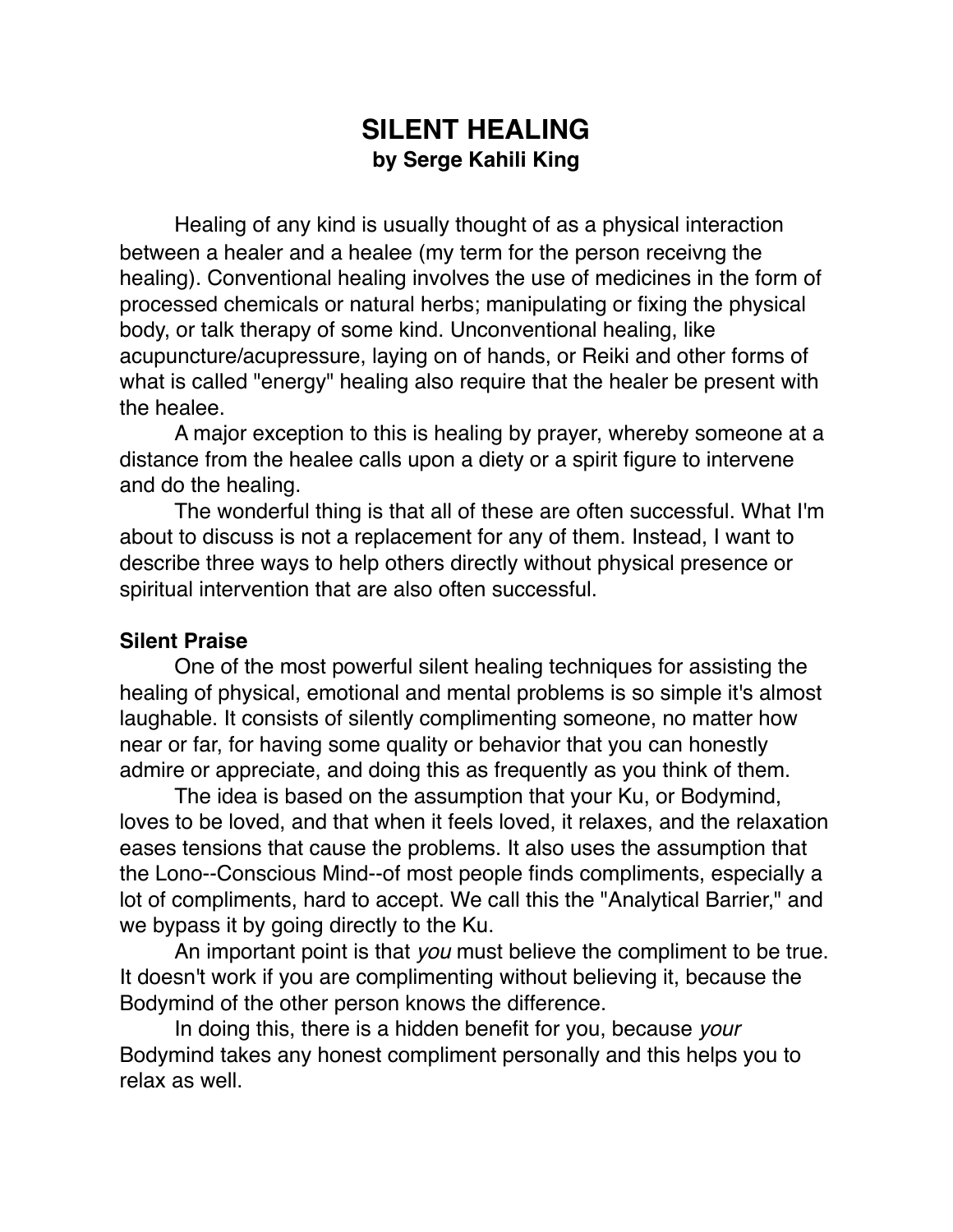### **Auric Resonance**

Everyone has an aura, a personal energy field that is weak or strong at any given moment depending on your emotional state and/or how present you are. When a person is strongly emotional and very present, we say that person has a lot of *charisma,* meaning "a compelling attractiveness."

In a recent workshop I tested a new demonstration and it was highly successful. I had two students stand in front of the class, back to back and about a foot apart. First, I asked them to think of something they didn't like- anything--and give it some emotionaly feeling. The rest of the class could see that their bodies unconsciously moved away from each other, like magnets repelling each other. Then I asked them to drop that, be present for a moment, and then think of something they liked very much, with emotional. It really was a delight to see their bodies unconsciously moving toward each other, like magnets attracting.

As a technique, using the assumption that distance doesn't matter, you think of someone to establish a conscious connection, and then you think of something fun, enjoyable, or beautiful with as much positive emotion as you can put into it. This helps you feel good, and helps the other person feel good, too, by resonance. Twenty to thirty seconds is fine, but you can try it for a minute if you want to.

## **A Gift From Above**

For this one, you imagine a bubble above the head of someone you want to help. First, you ask the bubble to give you a symbol or a scene that represents the person's problem. You don't even have to know what it is. You accept whatever appears, whether it is a color, an object, or a fullblown scene. Then, with your imagination, you change the color, transform the object, or modify the scene till it looks good and feels good to you. That's it. That's your gift. It's up the person how he or she uses it. Again, twenty to thirty seconds or more if you want to.

I've used this many times with great success. In one case, the scene I got was a desert, so I brought rain, had flowers grow, had the sun come out and birds and butterflies start flying around... I was having a great time... and the person used this somehow to change behavior in a positive way.

## **Permission**